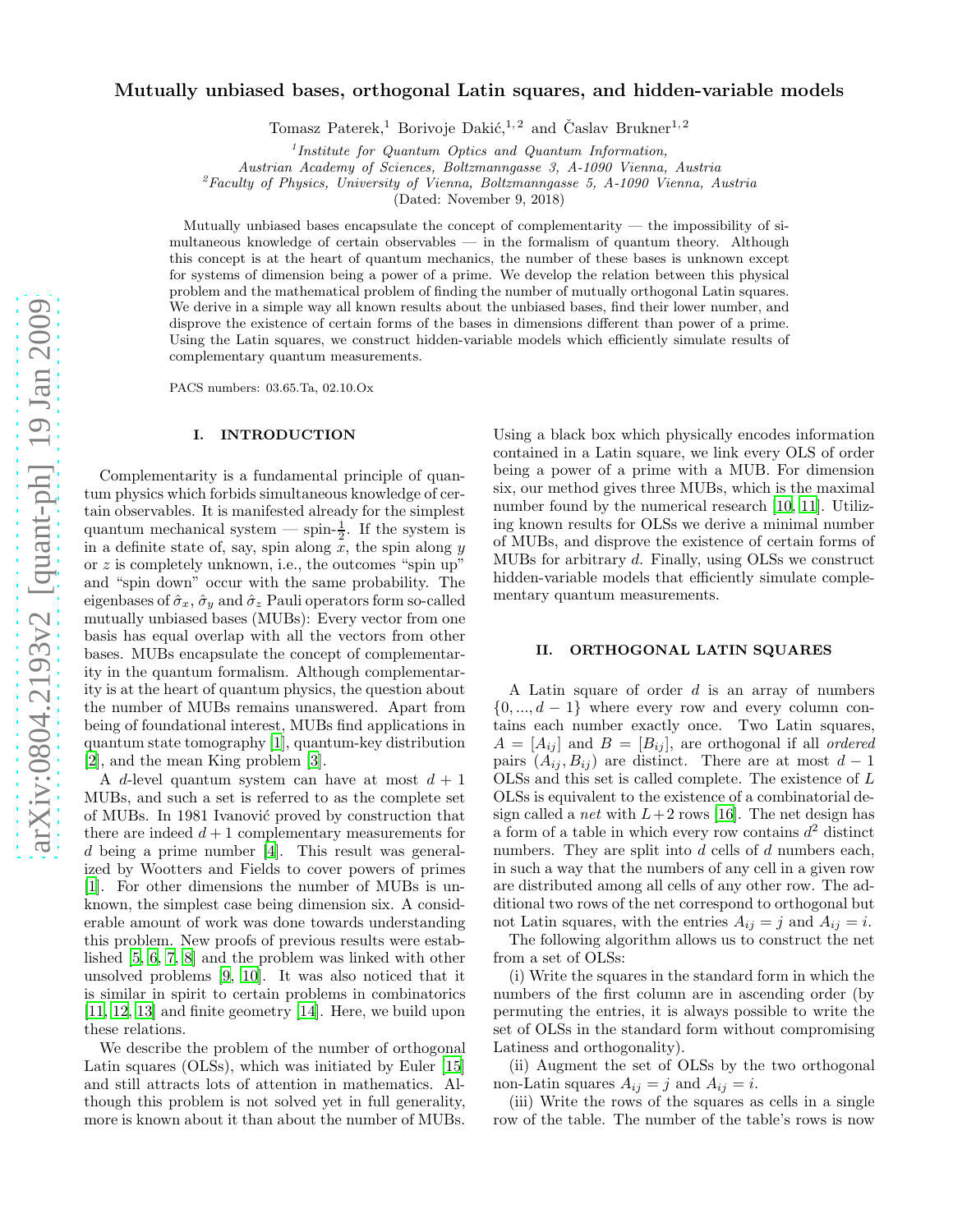equal to the number of squares in the augmented set.

(iv) In the row of the table which corresponds to the square  $A_{ij} = j$ , referred to as the "coordinate row," replace the number  $A_{ij}$  in the *i*th cell by  $A'_{ij} = id + j$ , where  $d$  is the order of the square.

(v) In every cell of the other rows replace number  $B_{ij}$ on position j by the integer associated to the number  $B_{ij}$ of the jth cell in the coordinate row, i.e.,  $B_{ij} \rightarrow B'_{ij} =$  $jd + B_{ij}.$ 

We shall prove that the table generated by this procedure is indeed a net design. We use another property defining the design: Two numbers in one cell do not repeat in any other cell. This already includes that any two cells of two different rows share exactly one common number, as if there were no common numbers shared by these cells, there would have to be at least two common numbers shared by other cells.

Due to the definitions of  $A'_{ij}$  and  $B'_{ij}$  and the fact that the columns of  $B_{ij}$  contain all distinct numbers  $0, ..., d-1$ , every row of the table contains  $d^2$  distinct numbers  $0, \ldots, d^2 - 1$ . By construction, the numbers of any cell of the coordinate row are distributed among all the cells of all the other rows. Therefore, it is sufficient to prove the property of the net for the remaining rows. Assume to the contrary, that two numbers repeat in two cells of different rows,  $(jd + B_{ij}, j'd + B_{ij'}) = (ld + C_{kl}, l'd + C_{kl'})$ . Since  $j, j', l, l', B_{ij}, C_{ij} \in \{0, ..., d-1\}$  the equality can only hold if  $B_{ij} = C_{kj}$  and  $B_{ij'} = C_{kj'}$ , i.e., there are rows of the squares  $\overrightarrow{B}$  and  $\overrightarrow{C}$  which contain the same numbers, in the columns defined by  $j$  and  $j'$ . This, however, cannot be because one can always permute the entries of, say, square  $C$  such that its kth row becomes the *i*th row (without compromising orthogonality) and the two squares would not be orthogonal.

#### III. QUBIT

Consider the squares for  $d = 2$ . We link them with the complementary measurements of a qubit. The augmented set of orthogonal squares reads as

$$
\begin{array}{ccccccccc}\n0 & 1 & & 0 & 0 & & 0 & 1 \\
0 & 1 & & 1 & 1 & & 1 & 0\n\end{array} \tag{1}
$$

The right-hand side square is Latin, the left and middle square are orthogonal to each other and to the Latin square. These three squares lead to the following net design on the left-hand side, in which the numbers are represented by pairs mn in modulo-two decomposition:

<span id="page-1-1"></span>
$$
\frac{b=0|b=1}{00\ 01|10\ 11}
$$
\n
$$
\frac{m=b?}{00\ 10|01\ 11}
$$
\n
$$
\frac{m=b?}{00\ 11|01\ 10}
$$
\n
$$
\frac{m=b?}{m+n=b?}
$$
\n(2)

On the right-hand side, we write down the complementary questions associated with each row. They are answered by pairs mn in the left- and right-hand column of the net design (left column  $\rightarrow$  answer 0, right column  $\rightarrow$  answer 1). In this way, the questions are linked to the orthogonal squares.

The complementary questions can be answered in quantum experiments involving MUBs. Consider a device encoding parameters  $m$  and  $n$  via application of the unitary  $\hat{U} = \hat{\sigma}_x^m \hat{\sigma}_z^n$ . When it acts on  $|z\pm\rangle$  states, they get a phase dependent on  $n$  and are flipped  $m$  times. Thus, knowing the initial state, a final measurement in the  $\hat{\sigma}_z$ eigenbasis reveals  $m$ , giving the answer to the first complementary question. Similarly, taking  $|x\pm\rangle$  and  $|y\pm\rangle$  as initial states, the results of  $\sigma_x$  and  $\sigma_y$  measurement answer the second and the third complementary question, respectively.

### IV. PRIME DIMENSIONS

For prime d the net has  $d+1$  rows. The entries of the rows corresponding to the OLSs are generated from the following formula:

<span id="page-1-0"></span>
$$
n = am + b,\tag{3}
$$

where the integer  $a = 1, ..., d - 1$  enumerates the rows of the table, while the integer  $b = 0, ..., d - 1$  enumerates different columns, and the sum is modulo d. Additional two rows correspond to the questions about  $m$  and  $n$ , respectively. The table for the rows corresponding to the OLSs is built in the following way:

- (i) Choose a row, a, and the column, b.
- (ii) Vary  $m = 0, \ldots, d 1$  and compute n using [\(3\)](#page-1-0).

(iii) Write pairs mn in the cell.

For example, for  $d = 3$ , one has

|                | $b = 1$ $b = 2$            | $b=0$ |
|----------------|----------------------------|-------|
| $m = b$ ?      | 00 01 02 10 11 12 20 21 22 |       |
| $n = b$ ?      | 00 10 20 01 11 21 02 12 22 |       |
| $n = m + b$ ?  | 00 11 22 01 12 20 02 10 21 |       |
| $n = 2m + b$ ? | 00 12 21 01 10 22 02 11 20 |       |
|                |                            |       |

<span id="page-1-2"></span>The complementary questions are given on the righthand side. Different values of b enumerate possible answers.

We shall see, again, that the complementary questions can be answered using MUBs. Consider encoding of parameters m and n via application of  $\hat{U} = \hat{X}^m \hat{Z}^n$ , where the Weyl-Schwinger operators  $\hat{X}^m \hat{Z}^n$  span a unitary operator basis. In the basis of  $Z$ , denoted as  $|\kappa\rangle$ , the two elementary operators satisfy

$$
\hat{Z}|\kappa\rangle = \eta_d^{\kappa}|\kappa\rangle, \qquad \hat{X}|\kappa\rangle = |\kappa + 1\rangle, \tag{5}
$$

where  $\eta_d = \exp(i2\pi/d)$  is a complex dth root of unity. For the same reasons as for a qubit, the first two questions are answered by applying  $U$  on an eigenstates of  $Z$  and X operators, and then by measuring the emerging state in these bases.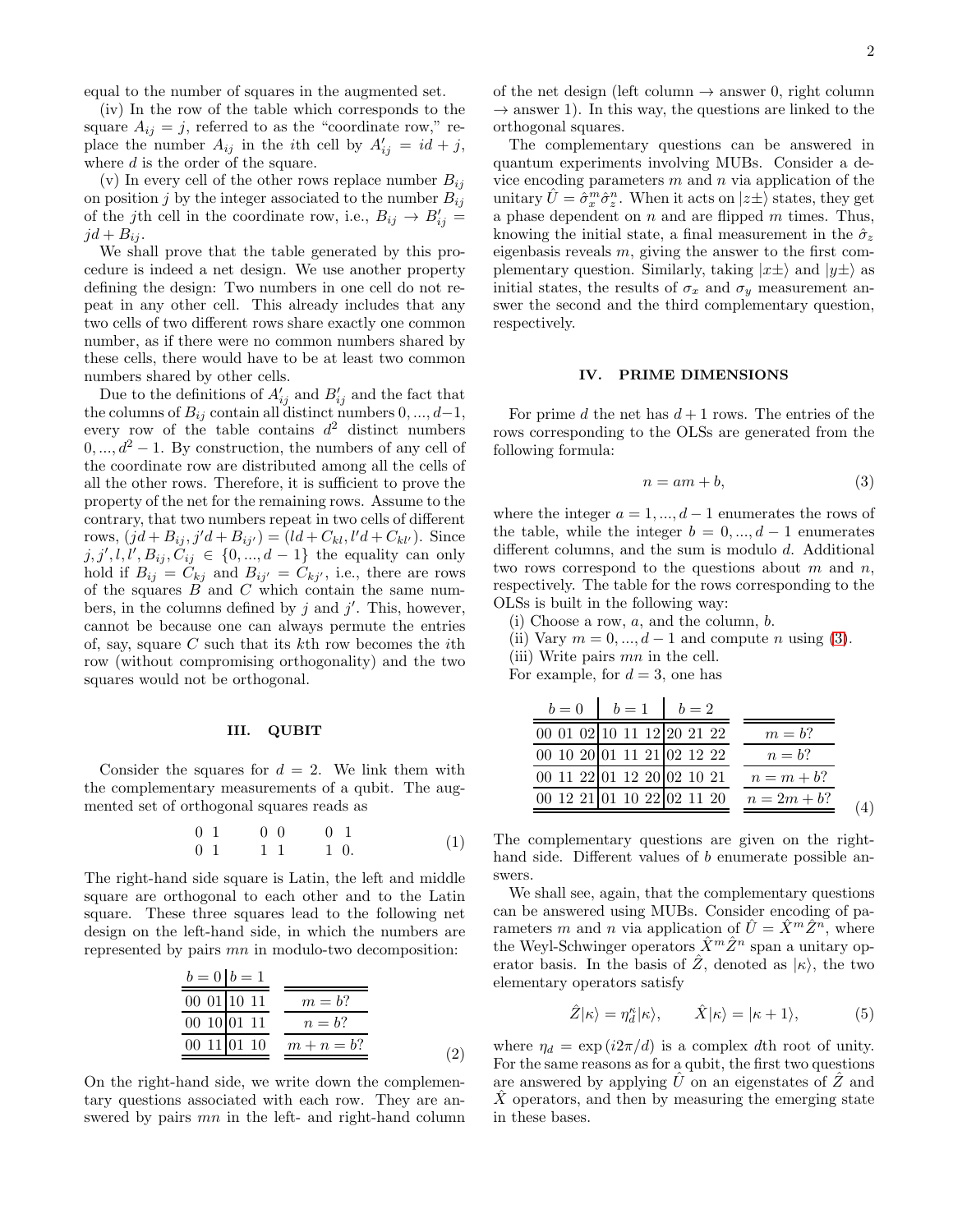In all other cases the action of the device is  $\hat{U}$  =  $\hat{X}^m \hat{Z}^{am+b} = \hat{X}^m \hat{Z}^{am} \hat{Z}^b$ . The elementary operators do not commute, instead one has  $\hat{Z}\hat{X} = \eta_d \check{X}\hat{Z}$ , and it follows that  $\hat{X}^m \hat{Z}^{am} = \eta_d^{-\frac{1}{2}am(m-1)}$  $\frac{-\frac{1}{2}am(m-1)}{d}(\hat{X}\hat{Z}^a)^m$ . Finally, the action of the device is, up to the global phase, given by  $\hat{U} \propto (\hat{X}\hat{Z}^a)^m \hat{Z}^b$ . The eigenstates of the  $\hat{X}\hat{Z}^{\tilde{a}}$  operator, expressed in the  $\hat{Z}$  basis, are given by  $|j\rangle_a$  =  $(1/\sqrt{d})\sum_{\kappa=0}^{\tilde{d}-1}\eta_d^{-j\kappa-as_{\kappa}}|\kappa\rangle$ , where  $s_{\kappa} = \kappa + ... + (d-1)$ [\[5\]](#page-5-4), and the  $\hat{Z}$  operator shifts them,  $\hat{Z}|j\rangle_a = |j-1\rangle_a$ . After the device,  $|j\rangle_a$  is shifted exactly b times and subsequent measurement in this basis reveals the answer to the ath question. On the other hand, the eigenbases of  $\hat{X}\hat{Z}^a$  for  $a = 1, ..., d-1$  and eigenbases of  $\hat{X}$  and  $\hat{Z}$  are known to form a complete set of MUBs [\[5\]](#page-5-4). Not only the number of MUBs is the same as the number of OLSs, but they are indexed by the same variable, a. This allows to associate MUB to every OLS for prime d.

#### POWERS OF PRIMES

If d is a power of a prime, a complete set of OLSs is obtained using operations in the finite field of  $d$  elements, and one expects that a complete set of MUBs also follows from the existence of the field. Indeed, explicit formulae for MUBs in terms of the field operations were presented in [\[1](#page-5-0), [7](#page-5-6), [8](#page-5-7)]. Here, we prove this result in a simple way related to [\[17](#page-5-16)], using the theorem of Bandyopadhyay  $et$ al. [\[5,](#page-5-4) [19\]](#page-5-17): If there is a set of orthogonal unitary matrices, which can be partitioned into  $M$  subsets of  $d$  commuting operators, then there are at least M MUBs. They are the joint eigenbases of the d commuting operators.

To illustrate the idea, consider again prime d. Take the orthogonal unitary operators  $\hat{S}_{mn} = \hat{X}^m \hat{Z}^n$  with their powers mn taken from the first column of the net. The cell of the first and second row corresponds to the eigenbases of  $\overline{Z}$  and  $\overline{X}$ , respectively, whereas the other two rows are defined by  $b = 0$ , i.e.,  $n = am$ . According to the commutation rule of the elementary operators  $\hat{X}$  and  $\hat{Z}$ ,  $\hat{S}_{mn}$  and  $\hat{S}_{m'n'}$  commute if and only if  $mn'-m'n=0$ mod  $d$ . Thus, for a fixed row, i.e., fixed  $a$ , the set of  $d$ operators  $\hat{S}_{mn}$  commute, because  $m(am') - m'(am) = 0$ , and, due to the mentioned theorem, there is a set of  $d+1$ MUBs.

For  $d = p^r$  being a power of a prime, the OLSs and the net are generated by the formula

$$
n = a \odot m \oplus b,\tag{6}
$$

where ⊙ and ⊕ denote multiplication and addition in the field,  $a, b, m, n \in \mathbb{F}_d$  are field elements, and  $a \neq 0$ . The first two rows of the table are defined by  $m = b$ and  $n = b$ . In the case of  $d = 4$ , the four elements  $\{0, 1, \omega, \omega + 1\}$  of the field  $\mathbb{F}_4$  ( $\omega$  is the root of  $x^2 + x + 1$  $[17]$ , when indexed with the numbers  $\{0, 1, 2, 3\}$ , lead to

the following net design:

<span id="page-2-1"></span>

| 00 01 02 03 10 11 12 13 20 21 22 23 30 31 32 33 |  |
|-------------------------------------------------|--|
| 00 10 20 30 01 11 21 31 02 12 22 32 03 13 23 33 |  |
| 00 11 22 33 01 10 23 32 02 13 20 31 03 12 21 30 |  |
| 00 12 23 31 01 13 22 30 02 10 21 33 03 11 20 32 |  |
| 00 13 21 32 01 12 20 33 02 11 23 30 03 10 22 31 |  |
|                                                 |  |
|                                                 |  |

We use the concept of a basis in the finite field  $\mathbb{F}_d$  . It consists of r elements  $e_i$ , with  $i = 1, ..., r$ . Every basis has a unique dual basis,  $\overline{e}_j$ , such that  $tr(e_i \odot \overline{e}_j) = \delta_{ij}$ , where the trace in the field,  $tr(x)$ , maps elements of  $\mathbb{F}_d$  into the elements of the prime field  $\mathbb{F}_p$ . We use lowercase tr for the trace in the field in order to distinguish it from the usual trace over an operator, which we denote by Tr. It has the following useful properties:  $tr(x \oplus y) = tr(x) + tr(y)$ , and  $tr(a \odot x) = a tr(x)$ , where operations on the righthand side are modulo  $p$  and  $a$  is in the prime field. We decompose m in the basis  $e_i$ ,  $m = m_1 \odot e_1 \oplus \ldots \oplus m_r \odot e_r$ , where  $m_i = \text{tr}(m \odot \overline{e}_i)$ , and n in the dual basis,  $n =$  $n_1 \odot \overline{e}_1 \oplus ... \oplus n_r \odot \overline{e}_r$ , with  $n_i = \text{tr}(n \odot e_i)$ . Due to the properties of the trace in the field and the dual basis

<span id="page-2-0"></span>
$$
\text{tr}(m \odot n) = \sum_{i=1}^{r} m_i n_i = \vec{m} \cdot \vec{n}, \tag{8}
$$

where  $\vec{m} = (m_1, ..., m_r)$  and  $\vec{n} = (n_1, ..., n_r)$  have components in the prime field, i.e., numbers  $\{0, ..., p-1\}$ .

Consider operators defined by the decomposition of  $m$ and  $n, \hat{S}_{\vec{m}\vec{n}} = \hat{X}_p^{m_1} \hat{Z}_p^{n_1} \otimes ... \otimes \hat{X}_p^{m_r} \hat{Z}_p^{n_r}$ , where, e.g.,  $\hat{X}_p^{m_i}$ is the unitary operator acting on the ith p-dimensional subspace of the global d-dimensional space. Operators  $\hat{S}_{\vec{m}\vec{n}}$  form an orthogonal basis. They commute, if and only if  $\vec{m} \cdot \vec{n}' - \vec{m}' \cdot \vec{n} = 0 \mod p$ . Take the operators corresponding to a fixed row of the first column of the net, i.e., a is fixed,  $b = 0$  and therefore  $n = a \odot m$ . From Eq. [\(8\)](#page-2-0), all these d operators commute if  $tr(m \odot a \odot m') =$  $tr(m' \odot a \odot m)$ , which is satisfied due to associativity and commutativity of multiplication in the field. Therefore, their eigenbases define MUBs. Again, each row of the table is linked with the MUB.

To make an illustration, consider again the example of  $d = 4$ . Choose  $(e_1, e_2) = (\omega, 1)$  as a basis in the field, such that the numbers  $m$  are decomposed into pairs  $m \rightarrow m_1 m_2$  in the usual way:  $0 \rightarrow 0.0$ ,  $1 \rightarrow 0.1$ ,  $2 \rightarrow 1.0$ ,  $3 \rightarrow 11$ . The dual basis reads as  $(\overline{e}_1, \overline{e}_2) = (1, \omega + 1)$ , which implies that the numbers  $n$  are decomposed into pairs  $n \to n_1 \, n_2$  as follows:  $0 \to 0 \, 0, 1 \to 1 \, 0, 2 \to 1 \, 1,$  $3 \rightarrow 01$ . Each pair of numbers of table [\(7\)](#page-2-1) is now written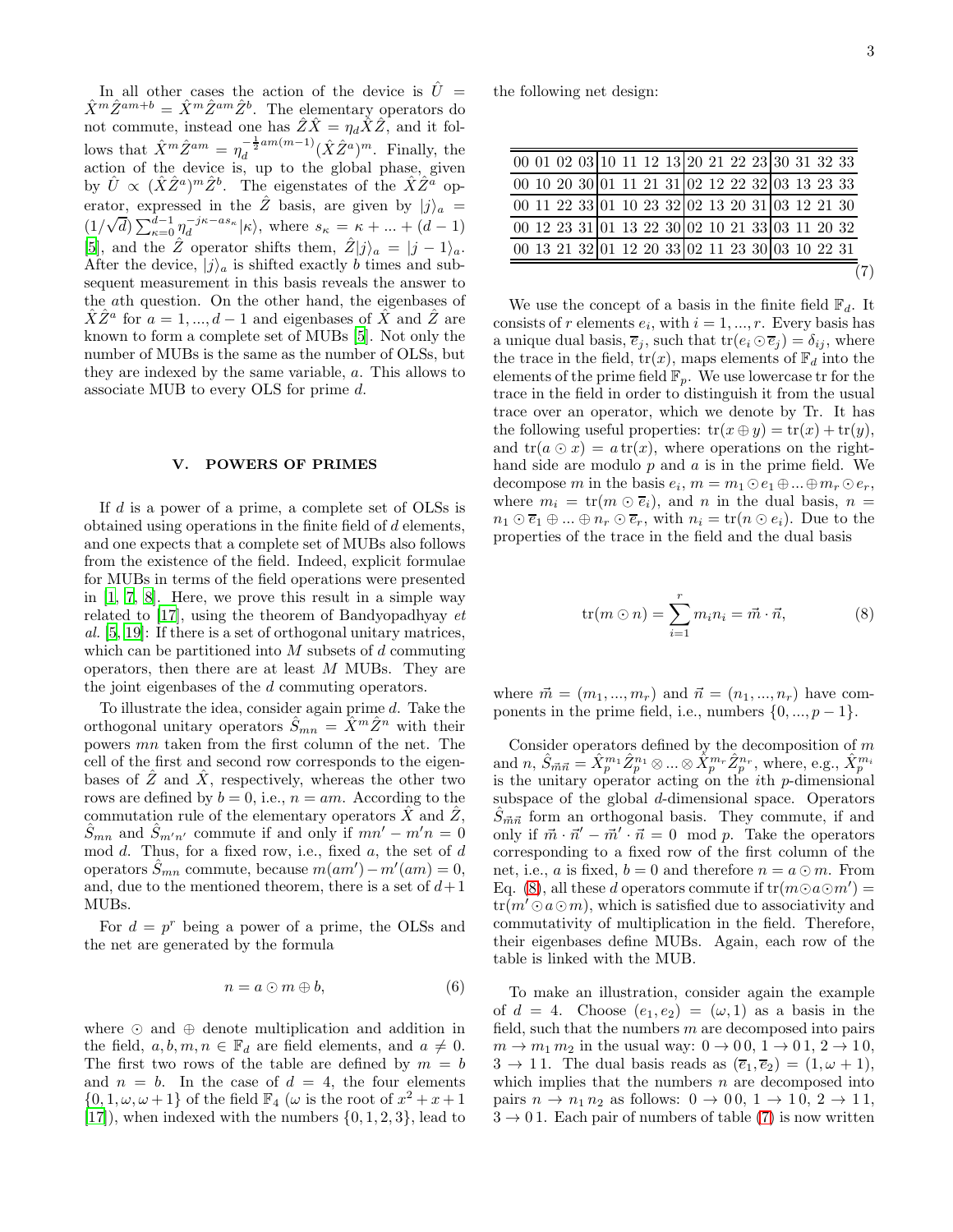vertically as a combination of two pairs of numbers:

| 00 10 00 10 00 10 00 10 01 11 01 11 01 11 01 11 |  |  |  |  |  |  |  |
|-------------------------------------------------|--|--|--|--|--|--|--|
|                                                 |  |  |  |  |  |  |  |
| 00 10 01 11 00 10 01 11 01 11 00 10 01 11 00 10 |  |  |  |  |  |  |  |
|                                                 |  |  |  |  |  |  |  |
| 00 11 01 10 00 11 01 10 01 10 00 11 01 10 00 11 |  |  |  |  |  |  |  |
|                                                 |  |  |  |  |  |  |  |
| 00 11 00 11 00 11 00 11 01 10 01 10 01 10 01 10 |  |  |  |  |  |  |  |
|                                                 |  |  |  |  |  |  |  |

MUBs are formed by the eigenbases of operators  $\hat{\sigma}_x^{m_1} \hat{\sigma}_z^{n_1} \otimes \hat{\sigma}_x^{m_2} \hat{\sigma}_z^{n_2}$ , where the powers are taken from the first column of this table. The result is in agreement with other methods [\[5](#page-5-4), [6\]](#page-5-5). The complementary questions answered by the states of these MUBs are formulated in terms of individual bits  $m_1$ ,  $m_2$ ,  $n_1$ ,  $n_2$ , which are encoded by  $\hat{U} = \hat{\sigma}_x^{m_1} \hat{\sigma}_z^{n_1} \otimes \hat{\sigma}_x^{m_2} \hat{\sigma}_z^{n_2}$ . For example, the question of the last row is about the values of  $m_1 + n_1$ and  $m_2 + n_2$ .

An interesting feature strengthening the link between MUBs and OLSs is the existence of the set of OLSs and MUBs which cannot be completed. For example, the following net design

|  | 00 01 02 03 10 11 12 13 20 21 22 23 30 31 32 33 |  |  |  |  |  |  |
|--|-------------------------------------------------|--|--|--|--|--|--|
|  | 00 10 20 30 01 11 21 31 02 12 22 32 03 13 23 33 |  |  |  |  |  |  |
|  | 00 11 22 33 01 12 23 30 02 13 20 31 03 10 21 32 |  |  |  |  |  |  |
|  |                                                 |  |  |  |  |  |  |

cannot have more rows. The MUBs related to this table are the eigenbases of  $\hat{X}$ ,  $\hat{Z}$ , and  $\hat{X}\hat{Z}$  for  $d = 4$ . Correspondingly, there are no other bases which are mutually unbiased with respect to these three [\[18\]](#page-5-18).

### VI. GENERAL DIMENSION

Tarry was the first to prove that no two OLSs of or-der six exist [\[20\]](#page-5-19), i.e., the net for  $d = 6$  has only three rows. The operators  $\hat{X}^m \hat{Z}^n$  commute for numbers m and n from the first cell of these rows and the corresponding MUBs are the eigenbases of  $\hat{X}$ ,  $\hat{Z}$ , and  $\hat{X}\hat{Z}$ . Similarly to the case of  $d = 4$  no other MUB with respect to these three exists [\[19\]](#page-5-17). Of course, the question whether different three MUBs can be augmented with additional MUBs remains open.

#### A. MacNeish's bound

More generally, the lower bound on the number of OLSs was given by MacNeish [\[21\]](#page-5-20). If two squares of order a are orthogonal,  $A \perp B$ , and two squares of order b are

orthogonal,  $C \perp D$ , then the squares obtained by a direct product, of order ab, are also orthogonal,  $A \times C \perp B \times D$ . This implies that the number of OLSs,  $\mathcal{L}$ , of the order  $d = p_1^{r_1} \dots p_n^{r_n}$ , with  $p_i$  being prime factors of d, is at least  $\mathcal{L} \geq \min_i (p_i^{r_i} - 1)$ , where  $p_i^{r_i} - 1$  is the number of OLSs of order  $p_i^{r_i}$ . A parallel result holds for MUBs [\[7](#page-5-6), [19](#page-5-17)]. If  $|a\rangle$  and  $|b\rangle$  are the states of two MUBs in dimension  $d_1$ , and  $|c\rangle$  and  $|d\rangle$  are the states of MUBs in dimension  $d_2$ , then the tensor product bases  $|a\rangle \otimes |c\rangle$  and  $|b\rangle \otimes |d\rangle$  form MUBs in dimension  $d_1 d_2$ . Thus, for  $d = p_1^{r_1} ... p_n^{r_n}$  there are at least  $\min_i(p_i^{r_i} + 1)$  MUBs.

# B. Latin operator basis

In general, we know more about the number of OLSs than about the number of MUBs [\[16\]](#page-5-15). We use this knowledge to derive conditions which restrict the form of MUBs. Consider the operators

<span id="page-3-0"></span>
$$
\hat{B}_{n_0...n_d} = \hat{\mathbb{1}} + \sum_{m=0}^d \sum_{\xi=1}^{d-1} \eta_d^{n_m \xi} \hat{S}_m^{\xi}, \tag{11}
$$

where  $n_m = 0, ..., d-1$  and  $\hat{S}_m^{\xi} = \sum_{j=0}^{d-1} \eta_d^{j\xi} |j\rangle_m \langle j|$  have complete set of MUBs as eigenbases,  $m = 0, \dots, d$ . We show that existence of such a set and orthogonality of  $d^2$  operators  $\hat{B}_{n_0...n_d}$  implies completeness of the set of OLSs. The trace scalar product  $\text{Tr}(\hat{B}_{n_0...n_d}^{\dagger} \hat{B}_{n'_0...n'_d})$  is given by  $d^2(k-1)$ , where k denotes the sum of Kronecker deltas,  $k \equiv \delta_{n_0 n'_0} + ... + \delta_{n_d n'_d}$ . Operators  $\hat{B}_{n_0...n_d}$ and  $\hat{B}_{n'_0...n'_d}$  are orthogonal if and only if  $k = 1$ , i.e.  $n_m = n'_m$  for exactly one m. This condition applied to  $d^2$  orthogonal operators, defines a complete set of orthogonal squares. To see this, take  $d^2$  orthogonal operators  $\hat{B}_{n_0(b)\dots n_d(b)}$  with  $b=1,\dots,d^2$  and consider  $d+1$  squares defined by their indices  $n_m(b)$  for a fixed m. If the squares were not orthogonal, one could find at least two identical pairs,  $(n_m(b), n_{m'}(b)) = (n_m(b'), n_{m'}(b'))$ , implying that operators [\(11\)](#page-3-0) are not orthogonal  $(k > 1)$ . Therefore, e.g., for  $d = 6$ , there is no complete set of MUBs for which operators  $\hat{B}_{n_0...n_d}$  are orthogonal because there is no complete set of OLSs in this case.

## C. Orthogonal functions

The second condition is obtained by noting that a net defines "orthogonal" functions,  $F_a(m, n)$ , which give the column of the  $a$ th row where the pair  $m n$  is entered. The orthogonality means that for the pairs  $m n$  for which the function  $F_a(m, n)$  has a fixed value, the function  $F_{a'}(m, n)$  acquires all its values. We show that if  $d^2$  unitaries,  $\hat{U}_{mn}$ , shift (up to a phase) the states of different bases in accordance with the net

<span id="page-3-1"></span>
$$
\hat{U}_{mn}|j\rangle_a \propto |j + F_a(m,n)\rangle_a,\tag{12}
$$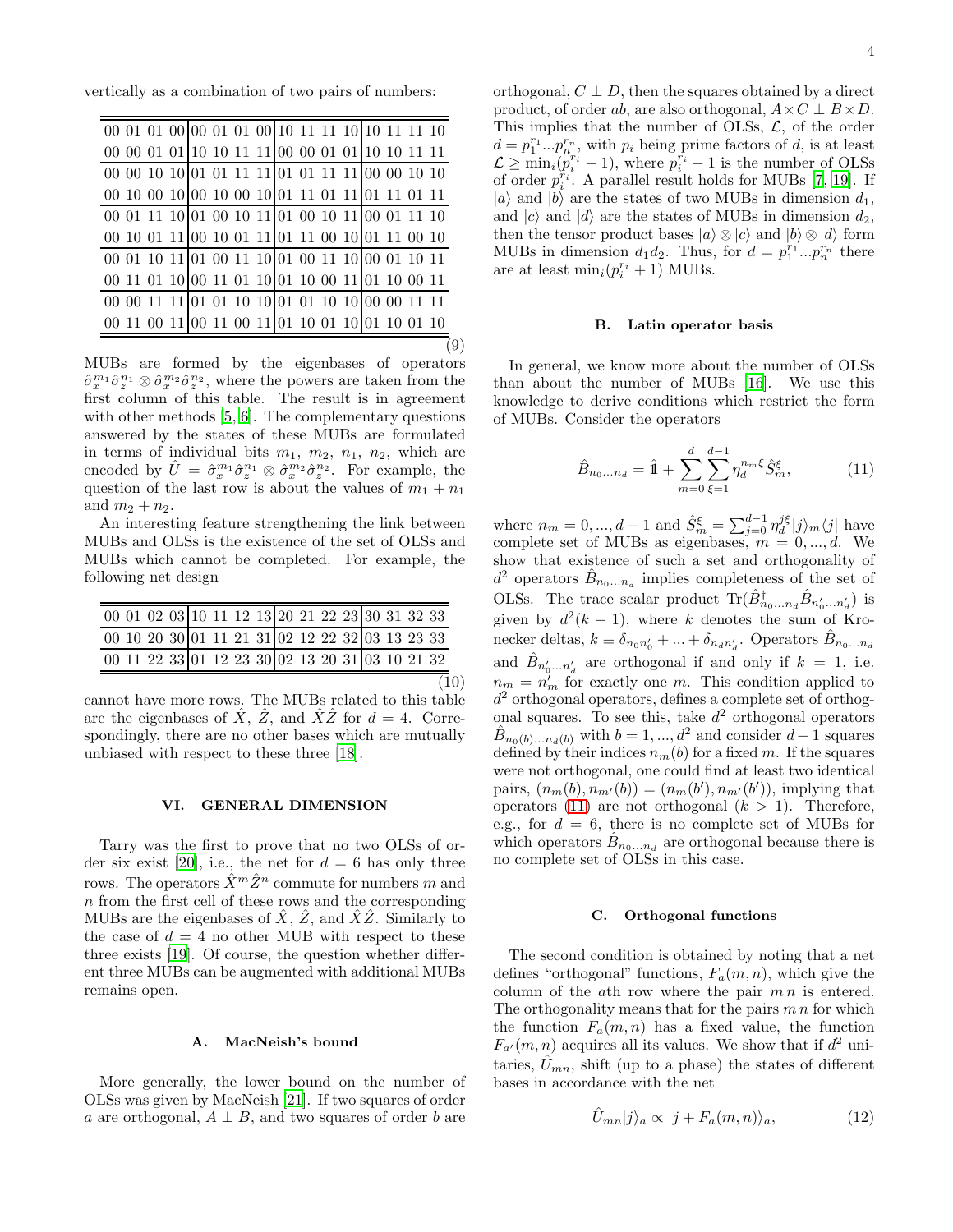5

then these bases are MUBs. For the proof, note that  $\sum_{i'=0}^{d-1} |a\langle i|i'\rangle_{a'}|^2 = 1$ . From orthogonality of the functions, this sum can be written as  $\sum_{\mathcal{S}} |a \langle j + F_a(m, n) | j' + \rangle$  $F_{a'}(m,n)|_{a'}|^2 = 1$ , where S is the set of pairs  $m n$ for which  $F_a(m, n)$  has a fixed value. By [\(12\)](#page-3-1), the last is  $\sum_{\mathcal{S}} |a \langle j| \hat{U}_{mn}^{\dagger} \hat{U}_{mn} |j' \rangle_{a'}|^2$ , which due to unitarity,  $\hat{U}_{mn}^{\dagger}\hat{U}_{mn} = 1$ , is the sum of d identical terms  $|_{a}\langle j|j'\rangle_{a'}|^2$ . Therefore,  $|a \langle j | j' \rangle_{a'}|^2 = 1/d$ . Further, given  $d^2$  unitaries with property [\(12\)](#page-3-1), one recovers the table in the following experiment: Prepare  $|0\rangle_a$ , act on it with  $\hat{U}_{mn}$ , measure in the same basis, and write the pair  $m n$  in the ath row and the column corresponding to the result. Thus, in dimension six, there cannot be 36 unitaries satisfying [\(12\)](#page-3-1), with the orthogonal functions, for more than three bases, because otherwise one could construct more than three orthogonal squares of order six, which is impossible.

### VII. HIDDEN-VARIABLE SIMULATION OF MUBS

The net designs can be used to construct hiddenvariable models which simulate results of complementary measurements on certain states. Recently, Spekkens showed that only four "ontic states" (hidden variables) are sufficient to simulate complementary measurements of a qubit prepared in a state of a MUB [\[22\]](#page-5-21). In his model, quantum states of MUBs correspond to the "epistemic states" satisfying the knowledge balance principle: The amount of knowledge one possesses about the ontic state is equal to the amount of knowledge one lacks [\[22\]](#page-5-21). This principle lies behind the net design. Left table of [\(2\)](#page-1-1) corresponds to the original Spekkens' model: The numbers enumerate ontic states, cells correspond to the epistemic states and rows to the complementary measurements. All other tables generalize the model. To identify the ontic state one needs two dits of information (there are  $d^2$  ontic states), whereas the epistemic state is defined by a single dit, leaving the other one unknown. The quantum states described by these models require (a classical mixture of) only two dits to model d outcomes of  $d+1$  quantum complementary measurements.

Our approach allows us to ask the question how many epistemic states satisfying the knowledge balance principle, i.e., having d underlying ontic states, correspond to quantum states. For example, in the case of a twolevel system there are four ontic states, and six possible epistemic states [see the net design of [\(2\)](#page-1-1)]. All six correspond to quantum eigenstates of complementary observables. In general, any epistemic state is represented by a cell of d numbers  $[i_1 \ i_2 \ ... \ i_d]$ . Since each number takes on one of  $d^2$  values, the numbers cannot repeat and their order is not important, there are  $\mathcal{E}_d = \sum_{i_1=1}^D \sum_{i_2=i_1+1}^{D+1} \cdots \sum_{i_d=i_{d-1}+1}^{D+d-1}$  possible epistemic states, with  $D = d^2 - d + 1$ .

For d being a power of a prime the quantum states corresponding to the cells of the net design are basis vectors of a complete set of MUBs. They can be used to uniquely decompose arbitrary Hermitian operator

<span id="page-4-0"></span>
$$
\hat{O} = -\text{Tr}(\hat{O})\hat{1} + \sum_{m=0}^{d} \sum_{j=0}^{d-1} p_j^{(m)} |j\rangle_m \langle j|,
$$
 (13)

where  $p_j^{(m)} = m \langle j|\hat{O}|j\rangle_m$  and  $|j\rangle_m$  is the jth state of the mth MUB. For the proof, note that the complete set of MUBs can be used to define the operator basis in the Hilbert-Schmidt space  $\hat{S}_m^{\xi} = \sum_{j=0}^{d-1} \eta_d^{j\xi} |j\rangle_m \langle j|.$ There are  $d^2$  such operators, because  $m = 0, ..., d$ , the power  $\xi = 0, ..., d - 1$  and all d operators  $\hat{S}_m^0$  are equal to the identity operator. Since they are normalized as  $\text{Tr}[(\hat{S}_m^{\xi})^{\dagger} \hat{S}_{m'}^{\xi'}] = d\delta_{mm'}\delta_{\xi\xi'}$  any operator has a unique expansion  $\hat{O} = \frac{1}{d} [\text{Tr}(\hat{O})\hat{1} + \sum_{m=0}^{d} \sum_{\xi=1}^{d-1} \text{Tr}(\hat{O}(\hat{S}_{m}^{\xi})^{\dagger})\hat{S}_{m}^{\xi}]$ Writing  $\hat{S}_m^{\xi}$  in terms of projectors on MUBs one finds Eq. [\(13\)](#page-4-0).

If  $\hat{O}$  is a quantum state,  $\text{Tr}(\hat{O})=1$  and  $p_j^{(m)}$ 's are probabilities to observe outcomes related to suitable states of MUBs. We consider general epistemic states, not necessarily those corresponding to the cells of the net design. Such epistemic states have "partial overlap" with the cells, defined as the number of common ontic states divided by d. For example, the epistemic state [00 01 20] has an overlap of  $\frac{2}{3}$  and  $\frac{1}{3}$  with the first and third epistemic state of the first row of table [\(4\)](#page-1-2), respectively. To construct operator  $\hat{O}$  associated with a general epistemic state, we take these overlaps to define the probabilities  $p_j^{(m)}$ . Since we would like to see how many epistemic states correspond to quantum states we take operators  $\hat{O}$  with a unit trace. If Tr( $\hat{O}^2$ ) = 1 and Tr( $\hat{O}^3$ )  $\neq$  1, the operator  $\hat{O}$  cannot represent a quantum state, because the first condition excludes mixed states, and both of them exclude pure states [\[23\]](#page-5-22). We find that for  $d = 3$ only the epistemic states of the net design correspond to the quantum states. There are  $\mathcal{Q}_3 = 12$  such states, out of  $\mathcal{E}_3 = 84$  different epistemic states. The ratio of  $\mathcal{R}_d = \mathcal{Q}_d/\mathcal{E}_d$  rapidly decreases with d: we checked  $\mathcal{R}_3 = 1/7$ ,  $\mathcal{R}_4 = 8/455$  and  $\mathcal{R}_5 = 1/1771$ . Thus, most of the epistemic states, constructed according to the "knowledge balance principle," do not represent a quantum-physical state.

#### VIII. CONCLUSIONS

In conclusion, we showed a one-to-one relation between OLSs and MUBs, if d is a power of a prime. For general dimensions, we derive conditions which limit the structure of the complete set of MUBs and we presented parallelism between the MacNeish's bound on the minimal number of OLSs and the minimal number of MUBs. Interestingly, the MacNeish's bound is known not to be tight. There are at least five OLSs of order 35, where the MacNeish's bound is four [\[24\]](#page-5-23). Therefore, further insight into the relations between MUBs and OLSs would